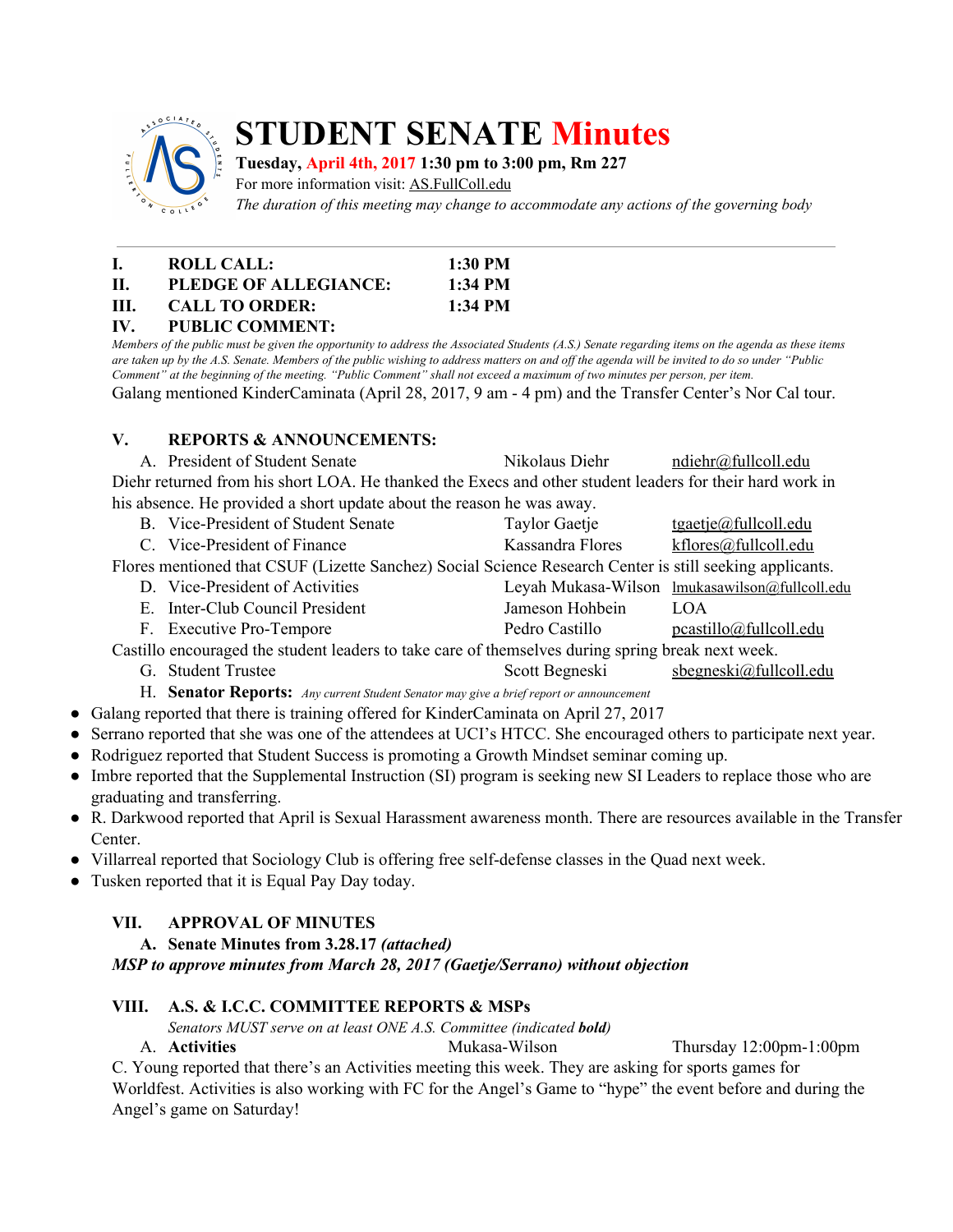| <b>B.</b> Curriculum & Education (C&E)                                                                              | narbab@fullcoll.edu      | Tuesdays 1:00pm-1:30pm        |  |  |  |
|---------------------------------------------------------------------------------------------------------------------|--------------------------|-------------------------------|--|--|--|
| C. Committee on the Environment                                                                                     | meastanedal@fullcoll.edu | Thursday 1:30pm-2:30pm        |  |  |  |
| Castaneda reported that Environmental is meeting this week. They are discussing some volunteer activities.          |                          |                               |  |  |  |
| D. Executive Council                                                                                                | Diehr                    | Tuesday 3:30 - 4:30 pm        |  |  |  |
| Election Committee has been meeting in place of the Execs Council. They will likely start meeting after break.      |                          |                               |  |  |  |
| E. Finance & Budget                                                                                                 | <b>Flores</b>            | Tuesday $12:00$ pm- $1:00$ pm |  |  |  |
| MSP to approve \$10,900 for account 64110 (equipment) for Toshiba Copier using rollover funds (Serrano, Washington) |                          |                               |  |  |  |
| MSP to approve 4/4/17 Budget revise for 2016-2017 school year (To/Washington)                                       |                          |                               |  |  |  |
| MSP to approve \$2,400 from Commencement Account # 36500-6155-52765-6960 from Design Apparatus                      |                          |                               |  |  |  |
| (Flores/Serrano)                                                                                                    |                          |                               |  |  |  |

F. **A.S. Benefits Task Force** [cserrano@fullcoll.edu](mailto:cserrano@fullcoll.edu) Monday 10:30 - 11:30 am G. **Inter-Club Council Council** Hohbein **Monday 1:30pm-3:00pm** H. **Judicial** [sdotterman@fullcoll.edu](mailto:sdotterman@fullcoll.edu) Thursday 2:30pm - 3:30pm

S. Dotterman noted that Judicial is not meeting this week. Next meeting is TBA.

I. **Research, Planning, & Resolutions (RPR)** Gaetje Thursday 11:00am-12:00pm

*MSP to approve all committee actions without objection*

#### **IX. UNFINISHED BUSINESS**

- A. CareBank Updates
- B. Applicants to serve as Student Representatives:
- C. Swearing in of Student Senators
- D. Resignations (formal letter must be received by A.S. Office or [AS@fullcoll.edu\)](mailto:AS@fullcoll.edu)
- E. Dismissals (referred from Judicial)

#### **F. FC Mission Statement Update**

Diehr reported that a draft is ready for review. The committee is seeking input from the campus.

- G. Interfaith Prayer Room
- **H. Sodexo Contract**

Diehr and Flores are waiting for more information from Administration to determine if SODEXO's contract will be revisited or renewed. Flores suggested being more proactive and seeking student input ASAP. Diehr recommended publicizing and planning an "open forum" to discuss SODEXO.

# *Referred the idea of a "food forum" to Activities & RPR.*

## **I. A.S. Banquet - April 21, 2017, 6:00 - 9:00 pm @ BJ's Restaurant in Brea Mall <3**

**J. Election Committee**

Diehr commended the work of the Election Committee. They are meeting today and hopefully one last time tomorrow. The results will be published after all appeals have been handled.

#### **K. Senator of the Month Nominations - March 2017**

Execs are not meeting until after spring break, so nominations are still open.

Janki, Aldwin, Sasha, Brian, and Michael were nominated last week.

Michael To nominated Naomi Imbre.

#### **L. Senate Student Learning Outcomes for 2016-17**

Please see Dr. Joseph Carrithers to complete a short SLO meeting after the Student Senate.

#### **X. NEW BUSINESS**

#### **A. Purchasing a New Printer/Copier for A.S. Office**

This was approved by the Student Senate, through the Budget/Finance process on April 4, 2017.

#### **B. LimeBike**

LimeBike will be presenting the proposal to Administration, with A.S. support. Diehr recommended that LimeBike should present to the President's Advisory Council (PAC).